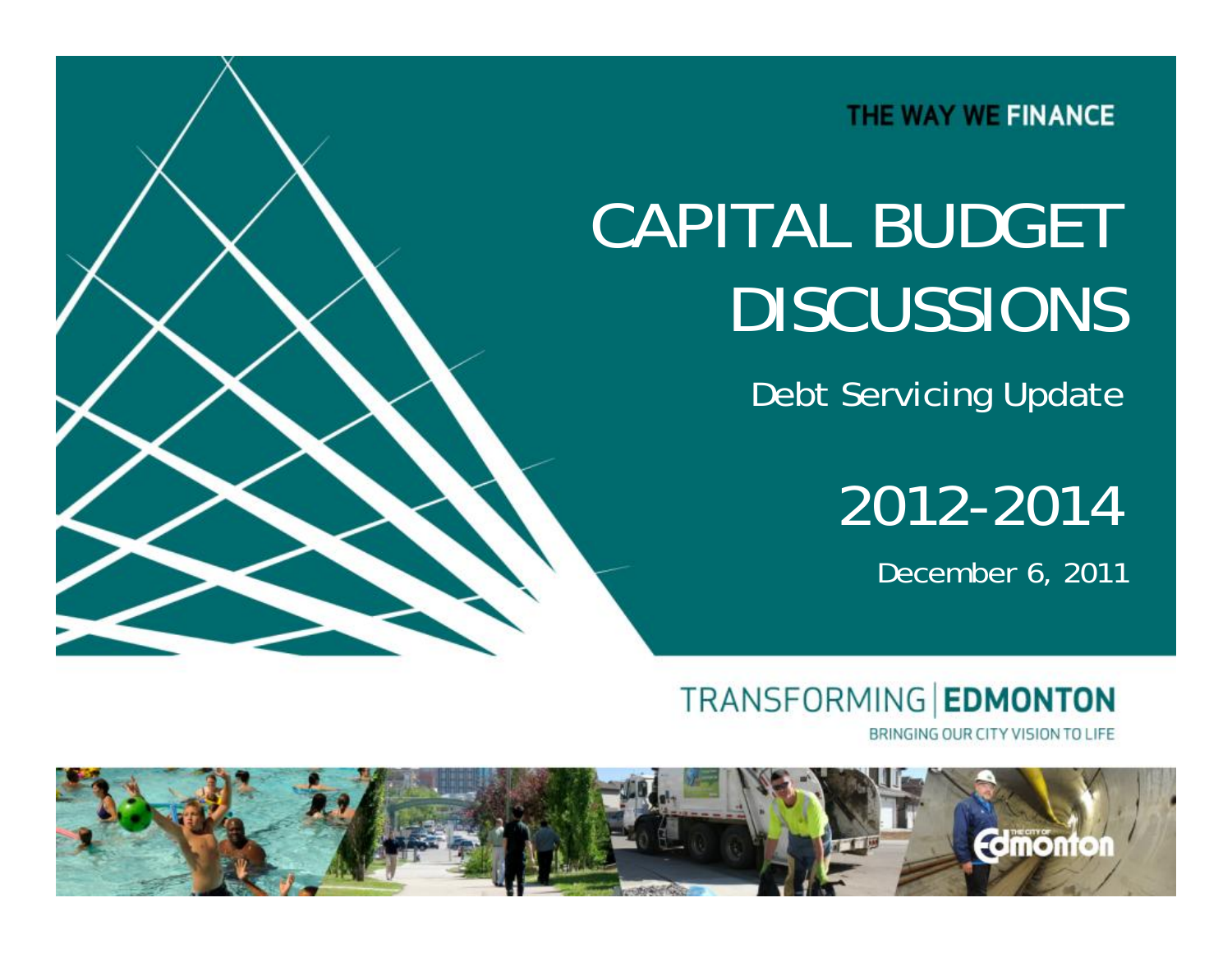#### OPTION ASSUMPTIONS

|                                        | Projects Recommended for Debt:         | 2012           | 2013                     | 2014    | 2015    | <b>TOTAL</b> |
|----------------------------------------|----------------------------------------|----------------|--------------------------|---------|---------|--------------|
|                                        | 11-66-1673 SE to West LRT              | 37,740         | 37,740                   | 26,520  |         | 102,000      |
|                                        | 12-66-1466 Walterdale Bridge           | 8,000          | 50,000                   | 74,000  |         | 132,000      |
|                                        | 12-60-1376 North West Campus           |                | 8,039                    | 17, 121 | 45, 122 | 70,282       |
|                                        | 07-60-1375 North West Campus (unspent) | 11, 173        | $\overline{\phantom{0}}$ | ۰       |         | 11, 173      |
|                                        |                                        | 56,913         | 95,779                   | 117,641 | 45,122  | 315,455      |
|                                        | <b>Estim ated Debt Servicing:</b>      |                |                          |         |         |              |
|                                        | 11-66-1673 SE to West LRT              | 607            | 3,092                    | 5,520   | 6,916   |              |
|                                        | 12-66-1466 Walterdale Bridge           | 129            | 1,367                    | 5,265   | 9,159   |              |
|                                        | 12-60-1376 North West Campus           | $\blacksquare$ | 136                      | 854     | 4,920   |              |
|                                        | 07-60-1375 North West Campus (unspent) | 180            | 726                      | 726     | 726     |              |
|                                        |                                        | 915            | 5,320                    | 12,365  | 21,721  |              |
| Tax Increase Required to Service Debt: |                                        |                |                          |         |         |              |
|                                        |                                        | 2012           | 2013                     | 2014    | 2015    | <b>TOTAL</b> |
| Percentage                             | SE to West LRT                         | 0.06%          | 0.24%                    | 0.22%   | 0.12%   | 0.65%        |
|                                        | Walterdale Bridge                      | 0.01%          | 0.12%                    | 0.36%   | 0.34%   | 0.83%        |
|                                        | North West Campus                      | 0.02%          | 0.07%                    | 0.07%   | 0.35%   | 0.50%        |
|                                        |                                        | 0.09%          | 0.43%                    | 0.65%   | 0.81%   | 1.98%        |
| Revenues                               | Estimated 1% Tax Levy                  | 9,677          | 10,280                   | 10,877  | 11,530  |              |

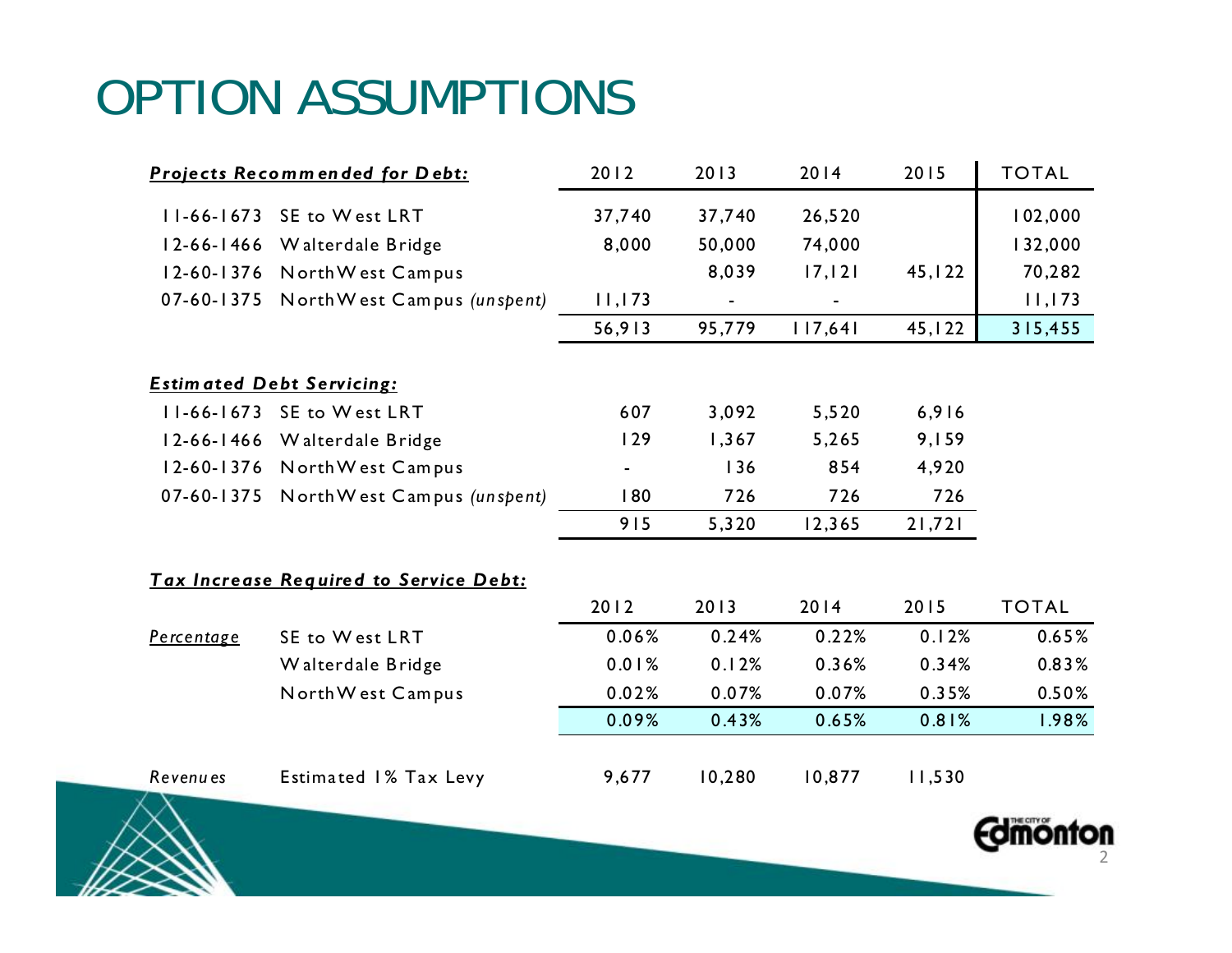## OPTION 1

#### TAX LEVY APPLIED AS REQUIRED

|      |                                | 2012           | 2013           | 2014      | 2015      |
|------|--------------------------------|----------------|----------------|-----------|-----------|
|      | <b>Revenues SE to West LRT</b> | 607            | 3,092          | 5,520     | 6,916     |
|      | <b>Walterdale Bridge</b>       | 129            | 1,367          | 5,265     | 9,159     |
|      | <b>NorthWest Campus</b>        | 180            | 862            | 1,580     | 5,646     |
|      |                                | 915            | 5,320          | 12,365    | 21,721    |
| Debt | Less: Debt Servicing           | (915)          | (5, 320)       | (12, 365) | (21, 721) |
|      | <b>Difference</b>              | $\blacksquare$ | $\blacksquare$ |           |           |

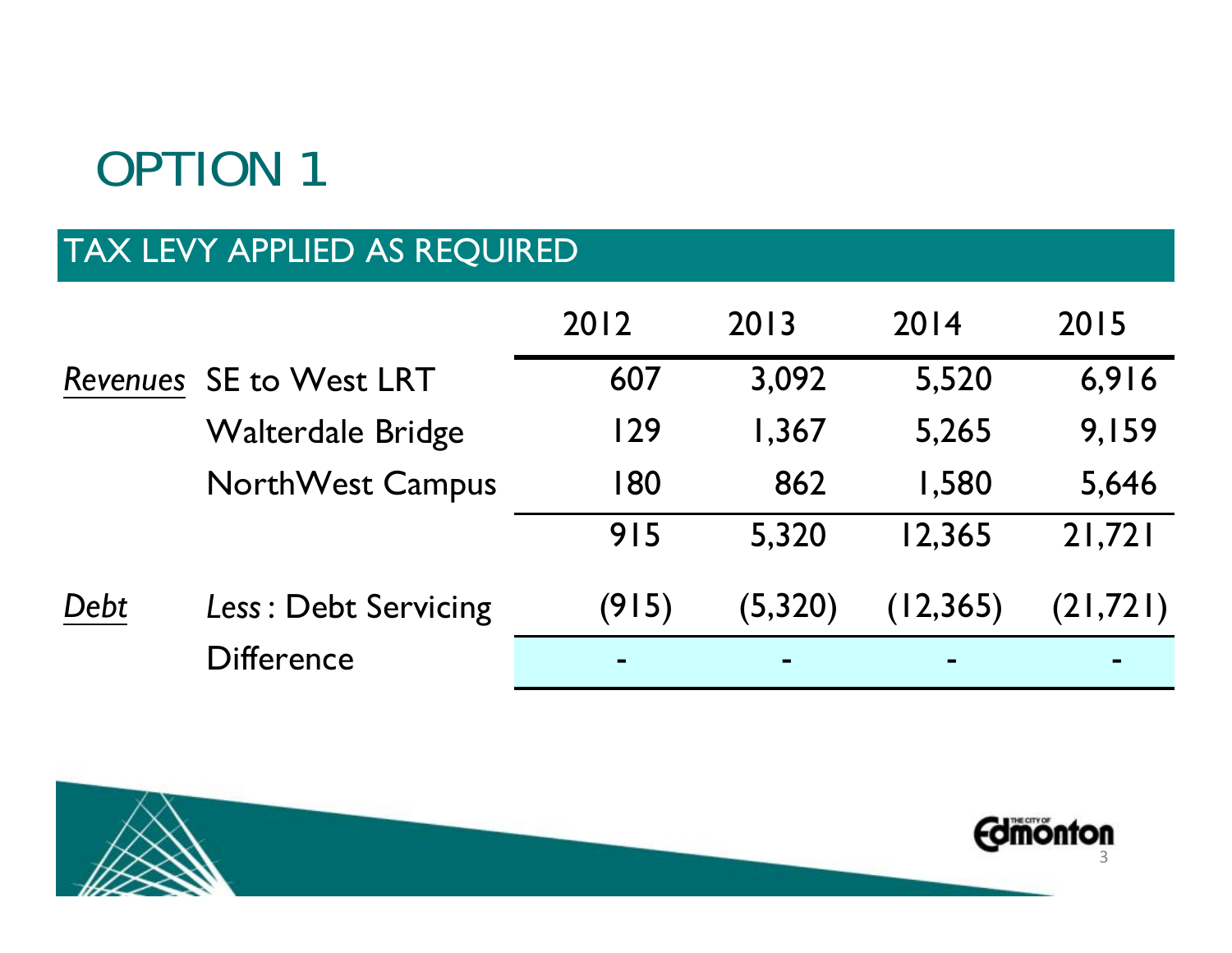### OPTION 2 – Fund to Capital Motion 37

#### 2.24% / 0.0% LEVY APPLIED

|      | <b>Difference</b>        | 20,806 | 16,401  | 9,356     |           |
|------|--------------------------|--------|---------|-----------|-----------|
| Debt | Less: Debt Servicing     | (915)  | (5,320) | (12, 365) | (21, 721) |
|      |                          | 21,721 | 21,721  | 21,721    | 21,721    |
|      | <b>NorthWest Campus</b>  | 5,646  | 5,646   | 5,646     | 5,646     |
|      | Walterdale Bridge        | 9,159  | 9,159   | 9,159     | 9,159     |
|      | Revenues SE to West LRT  | 6,916  | 6,916   | 6,916     | 6,916     |
|      |                          | 2.24%  |         |           |           |
|      | <b>NorthWest Campus</b>  | 0.58%  |         |           |           |
|      | <b>Walterdale Bridge</b> | 0.95%  |         |           |           |
|      | <b>SE to West LRT</b>    | 0.71%  |         |           |           |
|      |                          | 2012   | 2013    | 2014      | 2015      |
|      |                          |        |         |           |           |